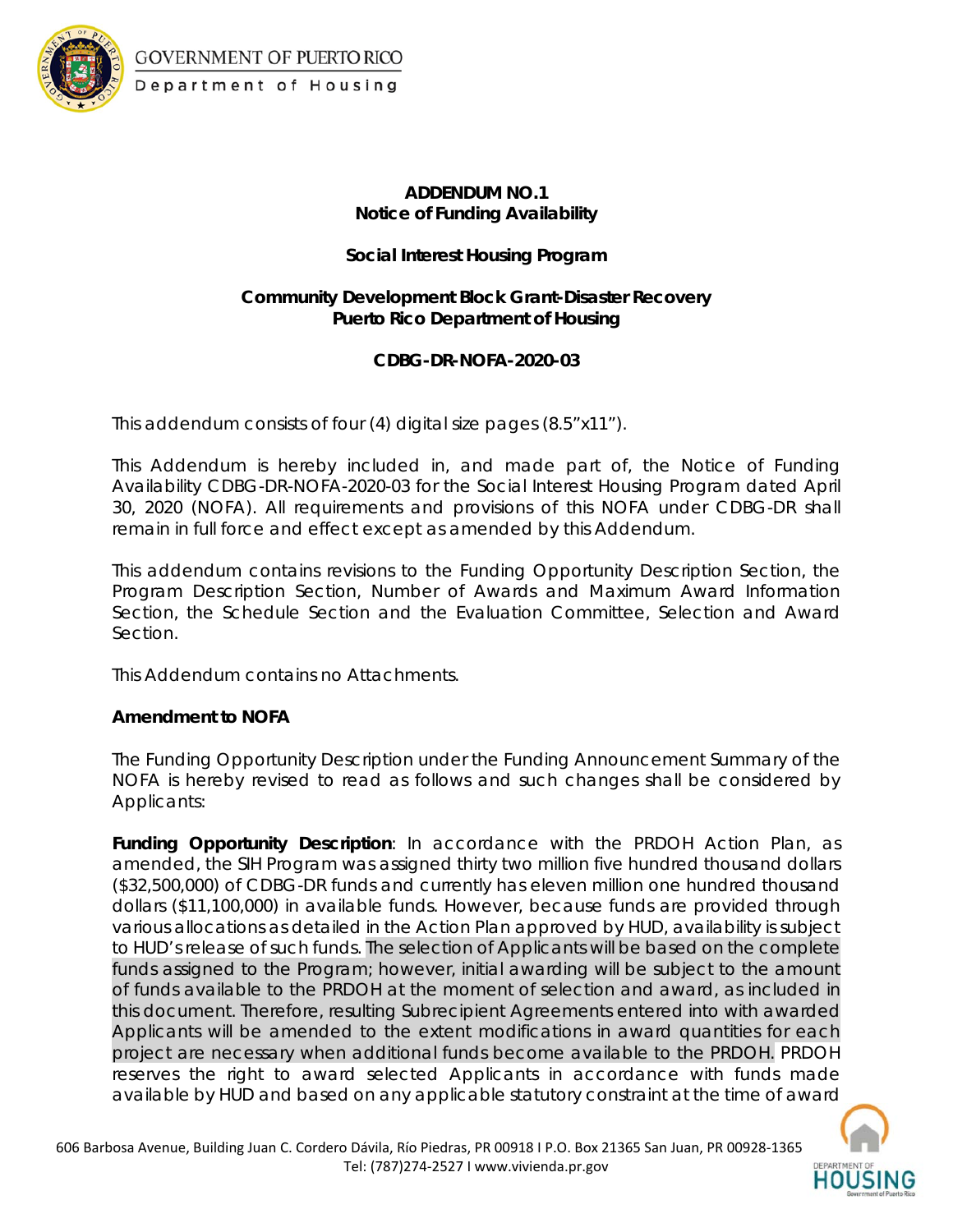issuance. Under the conditions of this NOFA, it is the intent of PRDOH to award grant funds to eligible incubator and/or accelerator firm Applicants in an individual award amount not to exceed two million five hundred thousand dollars (\$2,500,000)."

Section 3.1 Program Description of the NOFA is hereby revised to read as follows and such changes shall be considered by Applicants:

#### "**3.1 Program Description**

…

…

Additional funds may become available for award as a result of PRDOH's efforts to recapture unused funds, carryover funds, or availability of additional appropriated funds. Use of these funds is subject to statutory constraints. The funds announced in this NOFA are provided through various allocations as detailed in the Action Plan. Funding opportunities referenced in this NOFA, and all obligations of PRDOH herein, are expressly subject to and conditioned upon the ongoing availability of funds, as well as the continued authority of PRDOH to operate the CDBG Program. The selection of Applicants will be based on the complete funds assigned to the Program; however, initial awarding will be subject to the amount of funds available to the PRDOH at the moment of selection and award, which is included in this document. Therefore, resulting Subrecipient Agreements entered into with awarded Applicants will be amended to the extent modifications in award quantities for each project are necessary when additional funds become available to the PRDOH. In the event that funds are not available to fund any, or all, activities offered herein, or if PRDOH's authority to operate the CDBG-DR Program or act under this NOFA is eliminated, or in any way restricted, PRDOH reserves the right, at its sole discretion, to amend, rescind, suspend, or terminate this NOFA and any associated funding pursuant to the provisions set forth immediately above. This NOFA is not a commitment of funds to any activity or Applicant.

…"

Section 3.6 Number of Awards and Maximum Award Information of the NOFA is hereby revised to read as follows and such changes shall be considered by Applicants:

### **"3.6 Number of Awards and Maximum Award Information**

PRDOH estimates that at least **one (1)** or more award may be issued. Maximum number of awards will be determined by the amount of funds available for the Program and the responses received. All awards are subject to the applicable funding restrictions contained in this NOFA.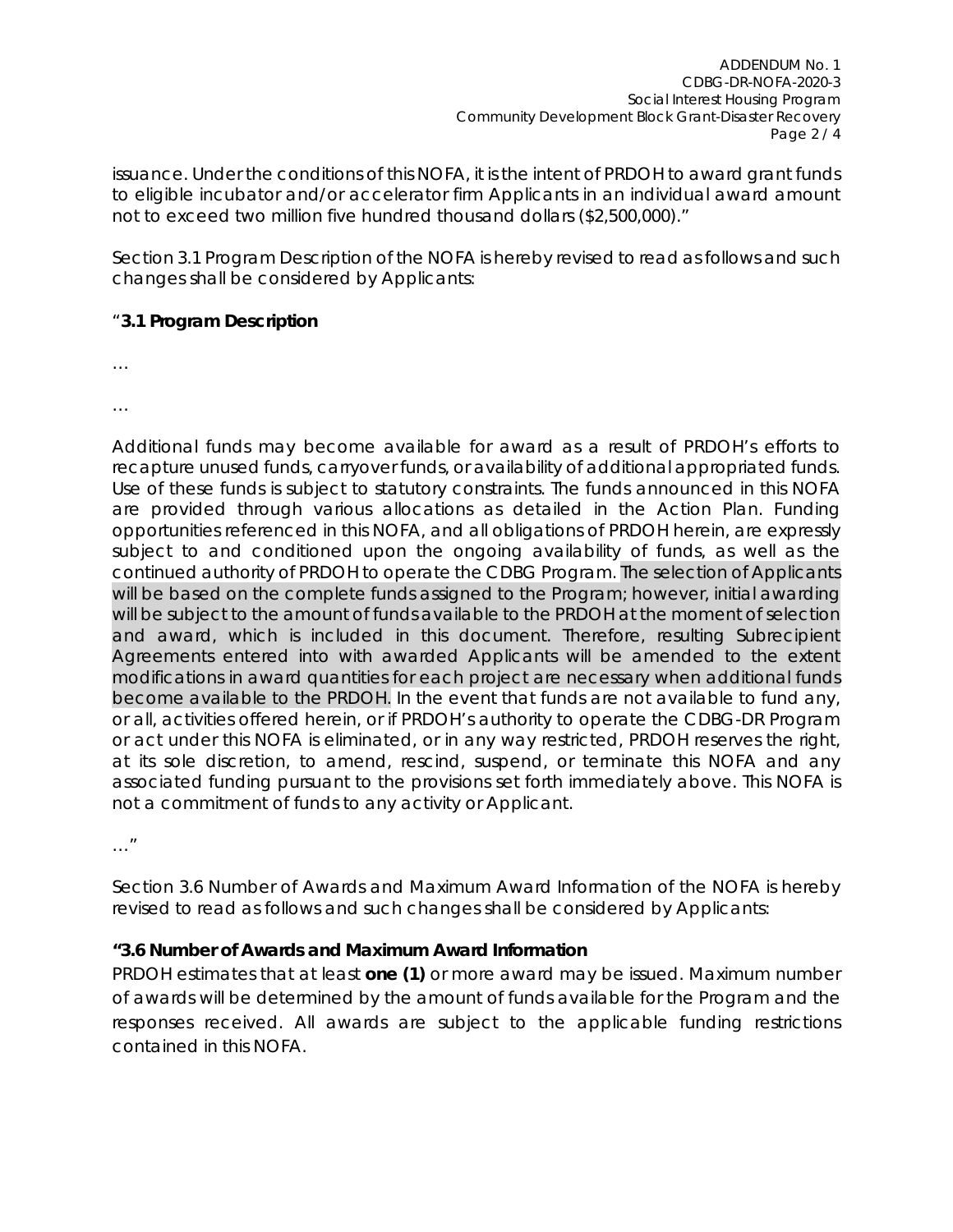- **Maximum Initial Award Amount**: Applicants are eligible to receive no more than two million five hundred thousand dollars (\$2,500,000). This maximum award includes all services funded under all Program Options as described herein.
- **Award Adjustments**: PRDOH reserves the right to adjust funding levels for each Subrecipient. Once Applicants are selected for award, PRDOH will determine the total amount to be awarded based upon the scope of services to be provided, funds available, and other factors that PRDOH may determine. Applicant selection will be based on the complete funds assigned to the Program; however, initial awarding will be subject to the amount of funds available to the PRDOH at the moment of selection and award, which is included in this document. Therefore, resulting Subrecipient Agreements entered into with awarded Applicants will be amended to the extent modifications in award quantities for each project are necessary when additional funds become available to the PRDOH."

Table 1: NOFA Schedule under Section 4.3 of the NOFA is hereby revised to read as follows and such changes shall be considered by Applicants:

| Event                                    |        | Time and Date |
|------------------------------------------|--------|---------------|
| <b>Public Notice</b>                     |        | 04/30/20      |
| NOFA Documents Availability              |        | 04/30/20      |
| <b>Questions Due</b>                     |        | 06/05/20      |
| <b>Questions &amp; Answers Posted</b>    |        | 06/15/20      |
| <b>Application Due Date</b>              |        | 06/30/20      |
| Application Evaluation Period (Expected) | From:  | 07/01/20      |
|                                          | Up To: | 07/31/20      |
| Notice of Award (Expected)               |        | 08/14/20      |
| Execution of the Agreement (Expected)    |        | 09/30/20      |

#### **Table 1: NOFA Schedule**

Section 7.1 Evaluation Committee, Selection and Award of the NOFA is hereby revised to add an additional paragraph that reads as follows and such changes shall be considered by Applicants:

#### "**Section 7.1 Evaluation Committee, Selection and Award**

…

…

…